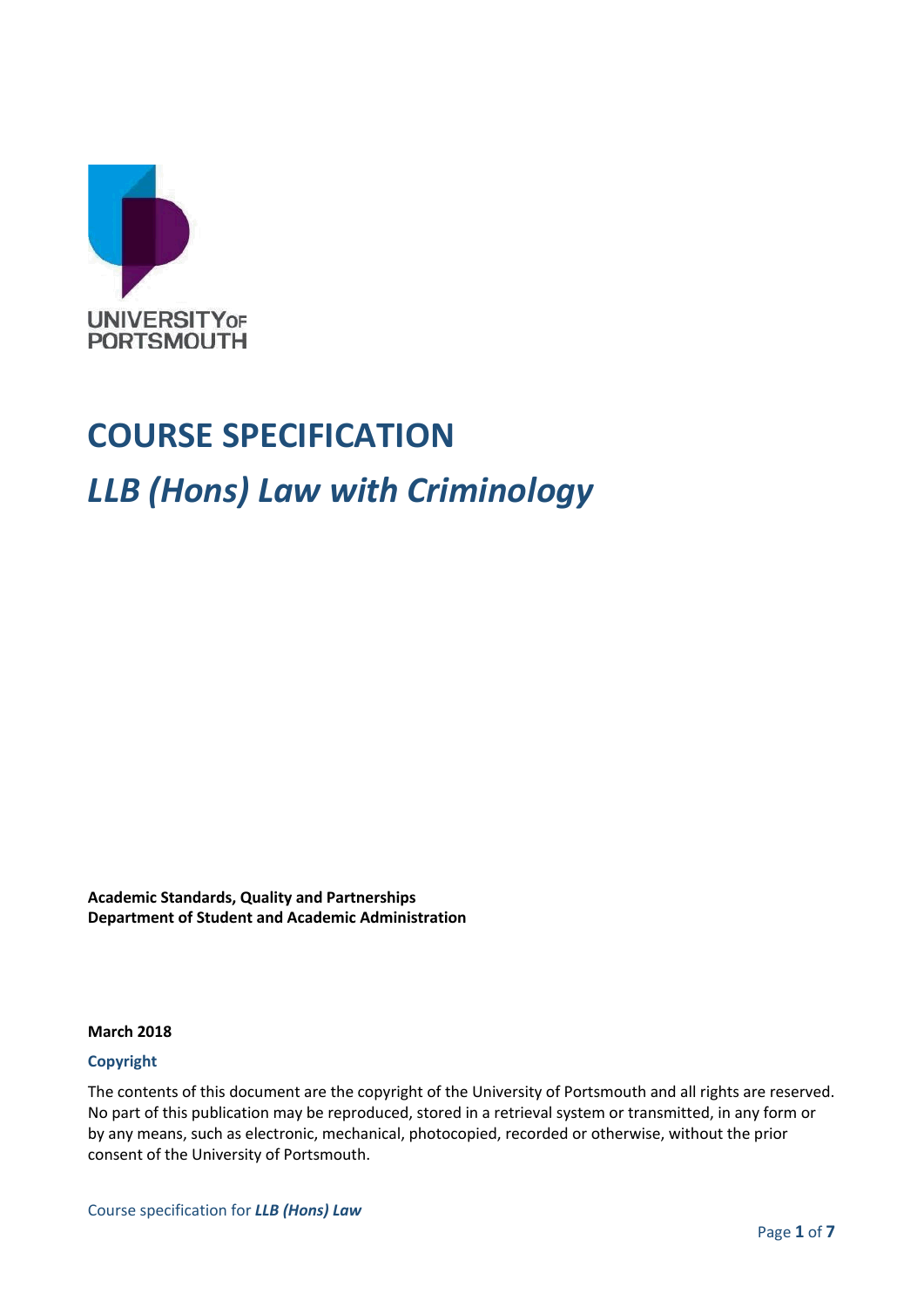# **COURSE SPECIFICATION**

Please refer to the [Course Specification Guidance Notes](http://www.port.ac.uk/departments/services/academicregistry/qmd/curriculum-framework-2019-20/filetodownload,201767,en.docx) for guidance on completing this document.

| <b>Course Title</b>                                     | <b>LLB Law</b>                                        |  |
|---------------------------------------------------------|-------------------------------------------------------|--|
| <b>Final Award</b>                                      | <b>LLB</b>                                            |  |
| <b>Exit Awards</b>                                      | CertHE, DipHE.                                        |  |
| Course Code / UCAS code (if applicable)                 | C2390S (M100)                                         |  |
| Mode of study                                           | <b>Full time</b>                                      |  |
| Mode of delivery                                        | Campus, Sandwich (Optional)                           |  |
| Normal length of course                                 | 3 years, 4 years with placement                       |  |
| Cohort(s) to which this course specification<br>applies | from September 2019 intake onwards                    |  |
| <b>Awarding Body</b>                                    | University of Portsmouth                              |  |
| <b>Teaching Institution</b>                             | University of Portsmouth                              |  |
| Faculty                                                 | Faculty of Business and Law                           |  |
| School/Department/Subject Group                         | Portsmouth Law School                                 |  |
| School/Department/Subject Group webpage                 | <b>Portsmouth Law School</b>                          |  |
| Course webpage including entry criteria                 | Law with Criminology                                  |  |
| Professional and/or Statutory Regulatory                | Solicitors Regulation Authority, Bar Standards Board, |  |
| <b>Body accreditations</b>                              | Chartered Institute of Legal Executives               |  |
| <b>Quality Assurance Agency Framework for</b>           |                                                       |  |
| Higher Education Qualifications (FHEQ) Level            | Level 4, 5, 6                                         |  |

This course specification provides a summary of the main features of the course, identifies the aims and learning outcomes of the course, the teaching, learning and assessment methods used by teaching staff, and the reference points used to inform the curriculum.

This information is therefore useful to potential students to help them choose the right course of study, to current students on the course and to staff teaching and administering the course.

Further detailed information on the individual modules within the course may be found in the relevant module descriptors and the Course Handbook provided to students on enrolment.

Please refer to the [Module Web Search](https://register.port.ac.uk/ords/f?p=111:1:0:::::) for further information on the course structure and modules.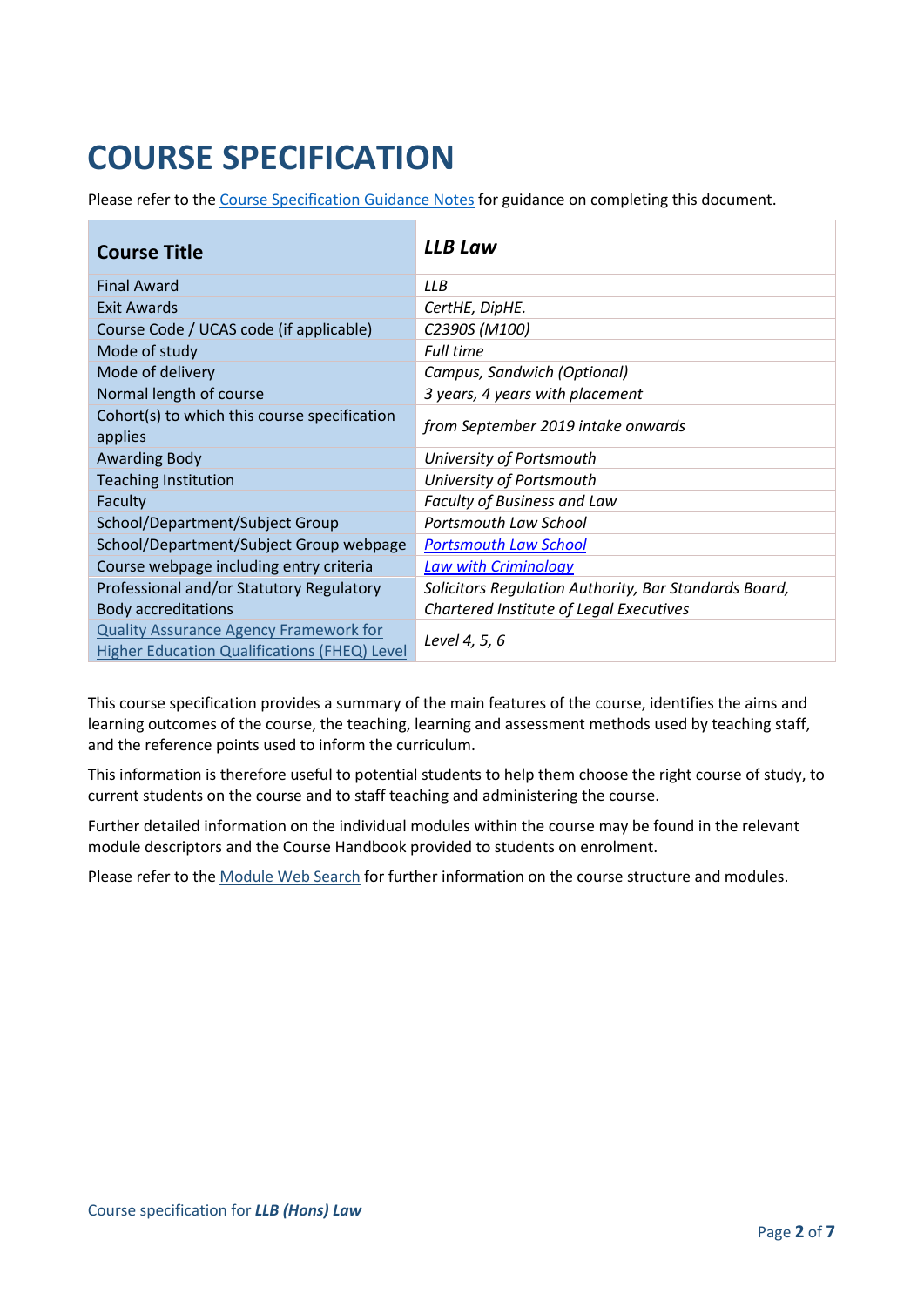## **Educational aims of the course**

- To enable students to obtain a qualifying law degree by providing 180 credits covering the 'foundations of legal knowledge' as identified by the Law Society and Bar Council in the 1999 Joint Announcement and a minimum of 240 credits in legal subjects in total
- To enable students on the pathway, who successfully complete the programme, to enter a Solicitors Regulation Authority validated Legal Practice Course or a Bar Standards Board validated Bar Professional Training Course
- To enable students on the pathway, who successfully complete the programme and the accredited CILEX Level 6 optional module, to apply for membership of the Chartered Institute of Legal Executives
- To equip students for a career where they can make use of their legal knowledge
- To enable students to see how the law operates in its social context
- To provide a challenging and stimulating study environment
- To provide a framework allowing students to follow a flexible coherent programme of study
- To equip students with the necessary transferable skills for lifelong learning, employability and flexibility in the context of changing labour markets
- To provide the opportunity for students to gain experience and skills relevant to employment within the legal or business sectors by choosing relevant work placement or work based learning options
- To provide students with the skills and knowledge required to maximise career and postgraduate study opportunities
- To enable students to study two subject areas and develop specialist interests and knowledge
- To provide an opportunity for students to create links between two different subject areas
- The LLB (Hons) Law with Criminology provides students with an excellent opportunity to study to two inter-related subjects in depth. The study of Law in enhanced by an understanding of why crime is committed and how it is dealt with by the criminal justice system. The study of Criminology is strengthened by an understanding of how law regulates society and behaviour.

## **Course Learning Outcomes and Learning, Teaching and Assessment Strategies**

The [Quality Assurance Agency for Higher Education \(QAA\)](http://www.qaa.ac.uk/en) sets out a national framework of qualification levels, and the associated standards of achievement are found in their [Framework for Higher Education](http://www.qaa.ac.uk/en/Publications/Documents/qualifications-frameworks.pdf)  [Qualifications](http://www.qaa.ac.uk/en/Publications/Documents/qualifications-frameworks.pdf) document.

The Course Learning Outcomes for this course are outlined in the tables below.

#### **A. Knowledge and understanding of:**

Graduates will have knowledge and understanding of the laws and legal system in England and Wales. In order to show this they will be able to:

| LO<br>number | <b>Learning outcome</b>                                   | <b>Learning and</b><br><b>Teaching</b><br>methods | <b>Assessment</b><br>methods |
|--------------|-----------------------------------------------------------|---------------------------------------------------|------------------------------|
| A1           | Explain the doctrines and principles of the law in        | These outcomes                                    | Modules are                  |
|              | England and Wales and demonstrate an understanding        | are developed                                     | assessed via a               |
|              | of the institutions and personnel that administer the     | primarily                                         | combination of               |
|              | law.                                                      | through a                                         | examinations                 |
| A2           | Understand a variety of areas of the law in their social, | combination of                                    | and coursework.              |
|              | political, economic and European contexts.                | lectures and                                      | Coursework                   |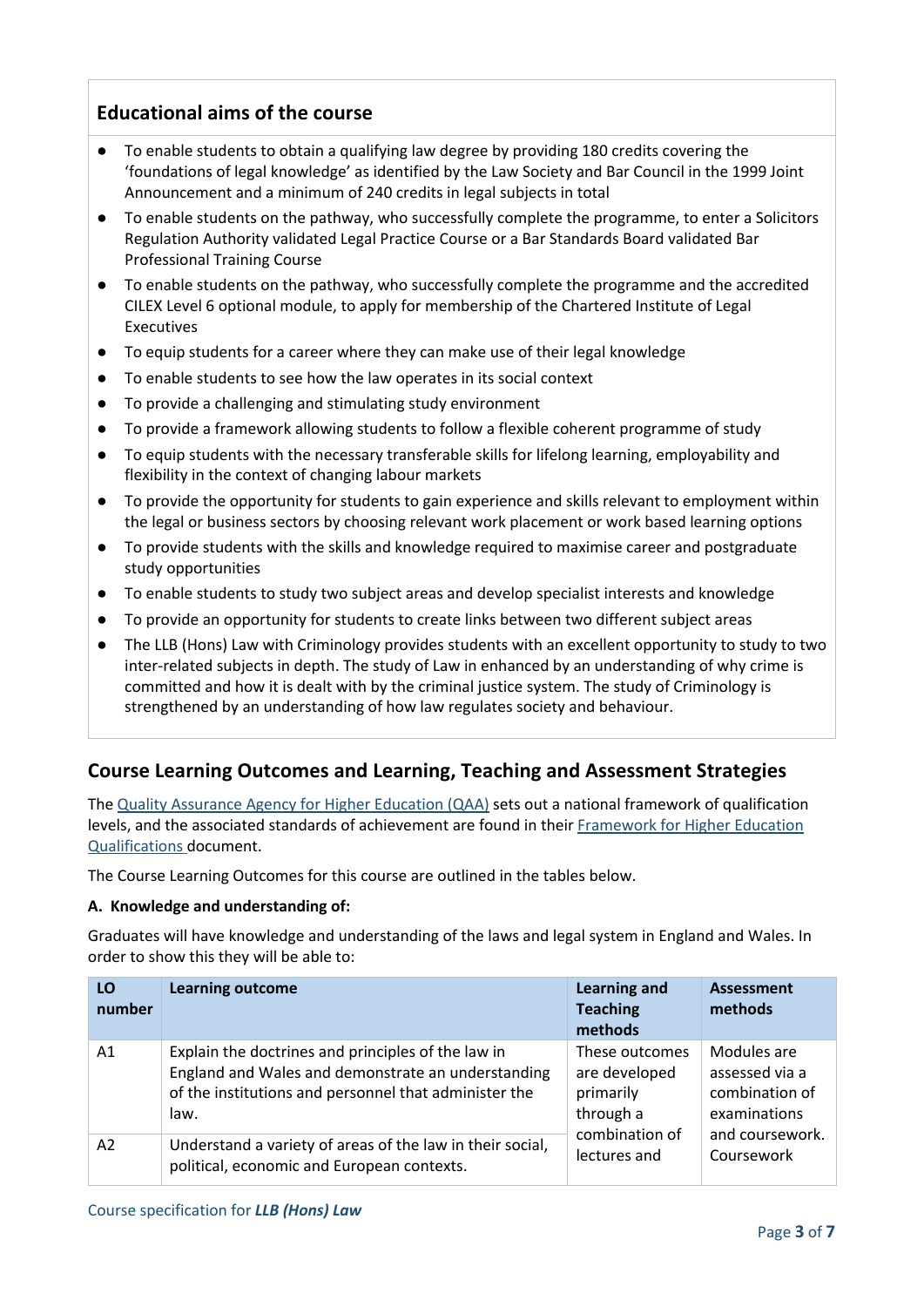| LO<br>number   | <b>Learning outcome</b>                                                                       | <b>Learning and</b><br><b>Teaching</b><br>methods                                                                                          | <b>Assessment</b><br>methods            |
|----------------|-----------------------------------------------------------------------------------------------|--------------------------------------------------------------------------------------------------------------------------------------------|-----------------------------------------|
| A <sub>3</sub> | Demonstrate an awareness of the principles and values<br>of law, justice and ethics.          | seminars as well<br>as through                                                                                                             | includes<br>presentations,              |
| A4             | Explain the key aspects of crime, criminal justice and<br>criminology.                        | presentations in<br>the mock court<br>room and by<br>advising clients<br>in the<br>community<br>depending on<br>the topic being<br>taught. | problem<br>questions,<br>reflection and |
| A5             | Critique the theory and practical implications of crime,<br>criminal justice and criminology. |                                                                                                                                            | essays.                                 |

*Add additional rows as required.*

#### **B. Cognitive (Intellectual or Thinking) skills, able to:**

Graduations will have critical thinking skills. In order to show this they will be able to:

| LO<br>number   | <b>Learning outcome</b>                                                                                                          | Learning and<br><b>Teaching</b><br>methods                                                                                                                                 | <b>Assessment</b><br>methods                                                                                                                                                                                                  |
|----------------|----------------------------------------------------------------------------------------------------------------------------------|----------------------------------------------------------------------------------------------------------------------------------------------------------------------------|-------------------------------------------------------------------------------------------------------------------------------------------------------------------------------------------------------------------------------|
| <b>B1</b>      | Select and formulate issues for investigation and<br>conduct research using primary and secondary sources.                       | These outcomes<br>are primarily<br>developed in<br>seminar<br>discussions and<br>in supported<br>independent<br>study and<br>research in the<br>research based<br>modules. | These outcomes<br>are assessed<br>primarily<br>through a<br>research<br>portfolio,<br>research<br>proposals and<br>reports and also<br>through answers<br>to essay<br>questions in<br>both coursework<br>and<br>examinations. |
| <b>B2</b>      | Find appropriate data and source material and<br>synthesize this to produce a critical piece of work.                            |                                                                                                                                                                            |                                                                                                                                                                                                                               |
| B <sub>3</sub> | Critically evaluate alternative solutions to policy debate<br>and legal problems and present conclusions.                        |                                                                                                                                                                            |                                                                                                                                                                                                                               |
| <b>B4</b>      | Act with independence and intellectual curiosity making<br>use of questions and feedback to reflect and to develop<br>knowledge. |                                                                                                                                                                            |                                                                                                                                                                                                                               |

*Add additional rows as required.*

#### **C. Practical (Professional or Subject) skills, able to:**

Graduates will be able to solve problems and express their conclusions appropriately. In order to who this they will be able to: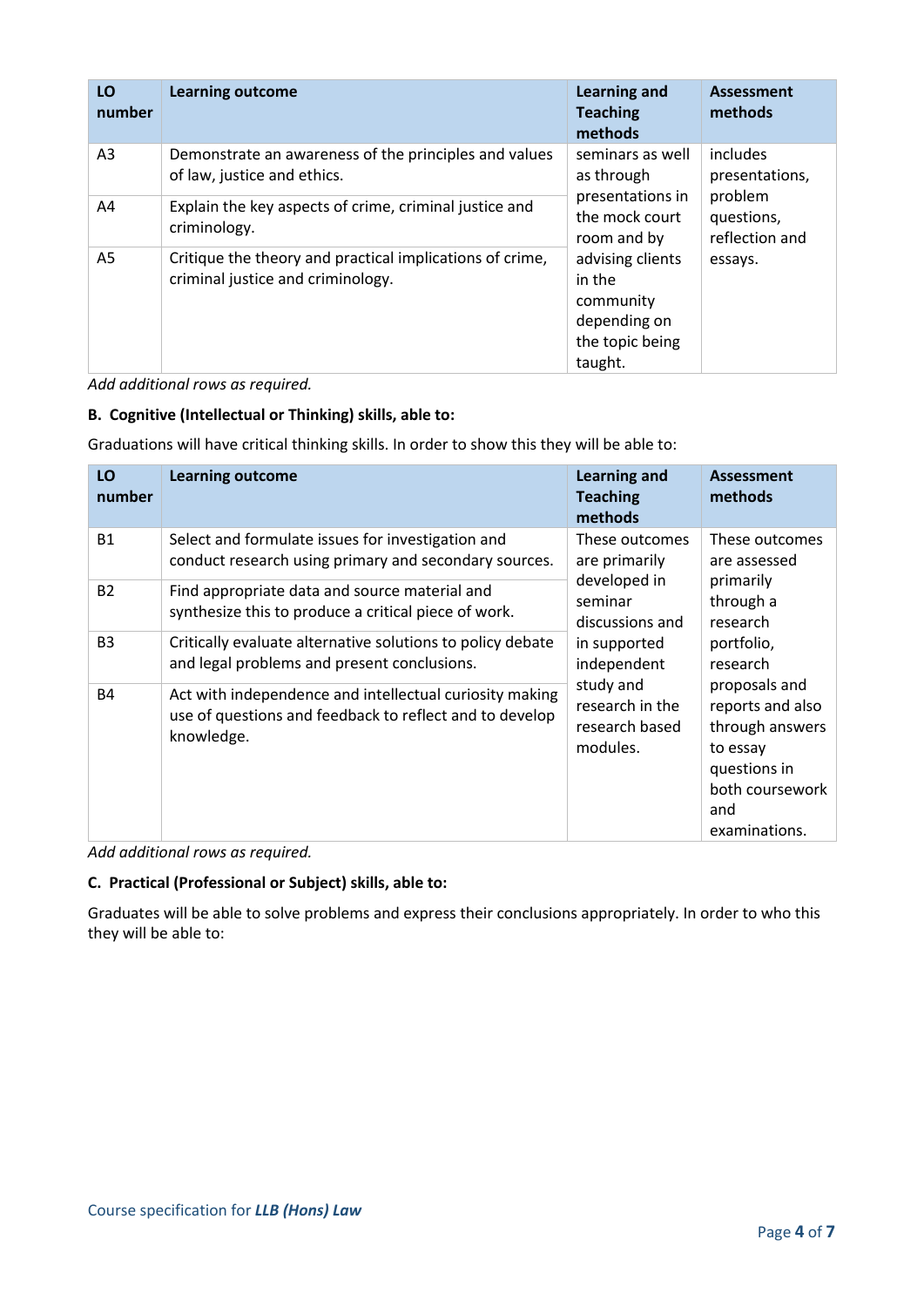| LO<br>number   | <b>Learning outcome</b>                                                                    | <b>Learning and</b><br><b>Teaching</b><br>methods                                                                                                                                                                                                                                                          | <b>Assessment</b><br>methods                                                                                                                                                                                                                                   |
|----------------|--------------------------------------------------------------------------------------------|------------------------------------------------------------------------------------------------------------------------------------------------------------------------------------------------------------------------------------------------------------------------------------------------------------|----------------------------------------------------------------------------------------------------------------------------------------------------------------------------------------------------------------------------------------------------------------|
| C <sub>1</sub> | Analyse a complex real or hypothetical legal problem<br>and produce a reasoned conclusion. | Many of the<br>modules on the                                                                                                                                                                                                                                                                              | <b>Both</b><br>examinations                                                                                                                                                                                                                                    |
| C <sub>2</sub> | Use both standard English and legal terminology with<br>care and accuracy.                 | course make<br>extensive use of<br>problem                                                                                                                                                                                                                                                                 | and coursework<br>are based on<br>legal problems.                                                                                                                                                                                                              |
| C <sub>3</sub> | Recognise and address personal development needs.                                          | questions to<br>examine how<br>the law works in<br>practice. The<br>practical<br>application of<br>the law is to<br>some extent<br>demonstrated in<br>lectures and<br>practiced in<br>seminars. In<br>seminars<br>students are<br>required to<br>reflect on their<br>own personal<br>development<br>needs. | Students are<br>also required to<br>engage in mock<br>trials and<br>presentations<br>relevant to the<br>role of a<br>practising lawyer<br>as well as<br>reflecting on<br>their<br>performance<br>and personal<br>development<br>needs in<br>reflective essays. |

*Add additional rows as required.*

#### **D. Transferrable (Graduate and Employability) skills, able to:**

Graduates will be effective communicators with an awareness of how social and ethical issues affect professional practice. In order to show this they will be able to: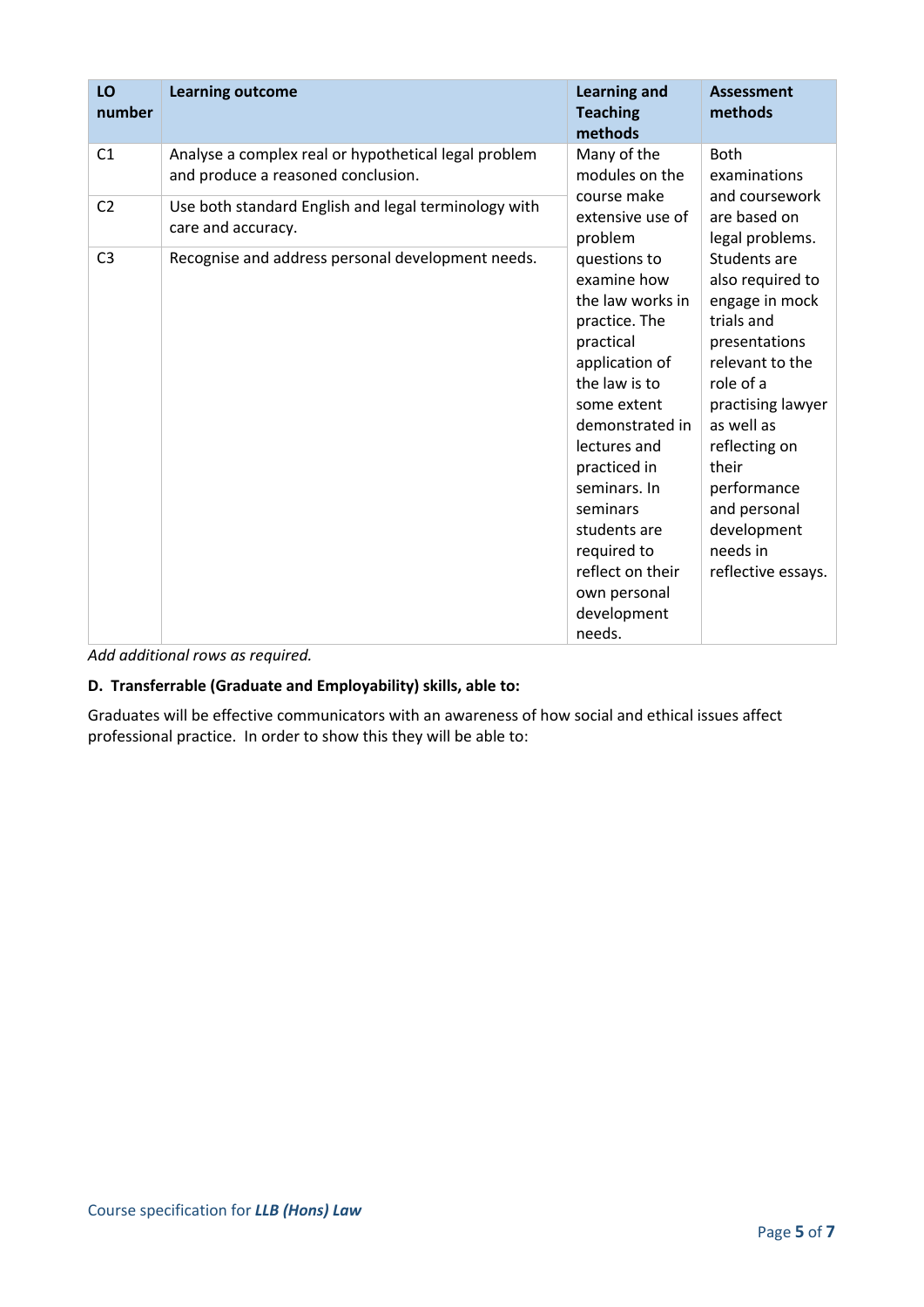| LO<br>number   | <b>Learning outcome</b>                                                                | <b>Learning and</b><br><b>Teaching</b><br>methods                                                                                                                                                                                                                                        | <b>Assessment</b><br>methods                                                                                                                                                                |
|----------------|----------------------------------------------------------------------------------------|------------------------------------------------------------------------------------------------------------------------------------------------------------------------------------------------------------------------------------------------------------------------------------------|---------------------------------------------------------------------------------------------------------------------------------------------------------------------------------------------|
| D <sub>1</sub> | Work effectively in a team to provide leadership and<br>support the success of others. | Transferable<br>skills are                                                                                                                                                                                                                                                               | A variety of<br>communication                                                                                                                                                               |
| D <sub>2</sub> | Communicate effectively verbally and in writing to a<br>variety of audiences.          | developed<br>primarily in<br>seminars and in                                                                                                                                                                                                                                             | types are<br>assessed in both<br>examinations                                                                                                                                               |
| D <sub>3</sub> | Manage time effectively and work under pressure to<br>meet deadlines.                  | work in the<br>mock<br>courtroom.<br>Verbal<br>communication<br>is developed in a<br>number of<br>modules<br>through<br>presentation<br>and mock trials<br>and in advising<br>clients. Written<br>communication<br>is developed<br>through a<br>variety of types<br>of assessed<br>work. | and coursework.<br>Types of<br>coursework<br>include<br>presentations,<br>reflections,<br>advising clients<br>on hypothetical<br>problems and a<br>portfolio of<br>research based<br>tasks. |

*Add additional rows as required.*

## **Academic Regulations**

The current University of Portsmouth [Academic Regulations](http://policies.docstore.port.ac.uk/policy-107.pdf?_ga=2.115099791.988573471.1600698712-86764541.1593710288) will apply to this course.

## **Support for Student Learning**

The University of Portsmouth provides a comprehensive range of support services for students throughout their course, details of which are available at the [MyPort](http://myport.ac.uk/) student portal.

In addition to these University support services this course also provides dedicated indication activities and a personal tutoring programme to support students in their transition from college to university.

## **Evaluation and Enhancement of Standards and Quality in Learning and Teaching**

The University of Portsmouth undertakes comprehensive monitoring, review and evaluation of courses within clearly assigned staff responsibilities. Student feedback is a key feature in these evaluations, as represented in our Policy for Listening [to and Responding to the Student Voice](http://policies.docstore.port.ac.uk/policy-069.pdf) where you can also find further information.

## **Reference Points**

The course and outcomes have been developed taking account of:

*Insert additional reference points or delete as required*

● [University of Portsmouth Curriculum Framework Specification](http://policies.docstore.port.ac.uk/policy-217.pdf?_ga=2.43166765.988573471.1600698712-86764541.1593710288)

Course specification for *LLB (Hons) Law*